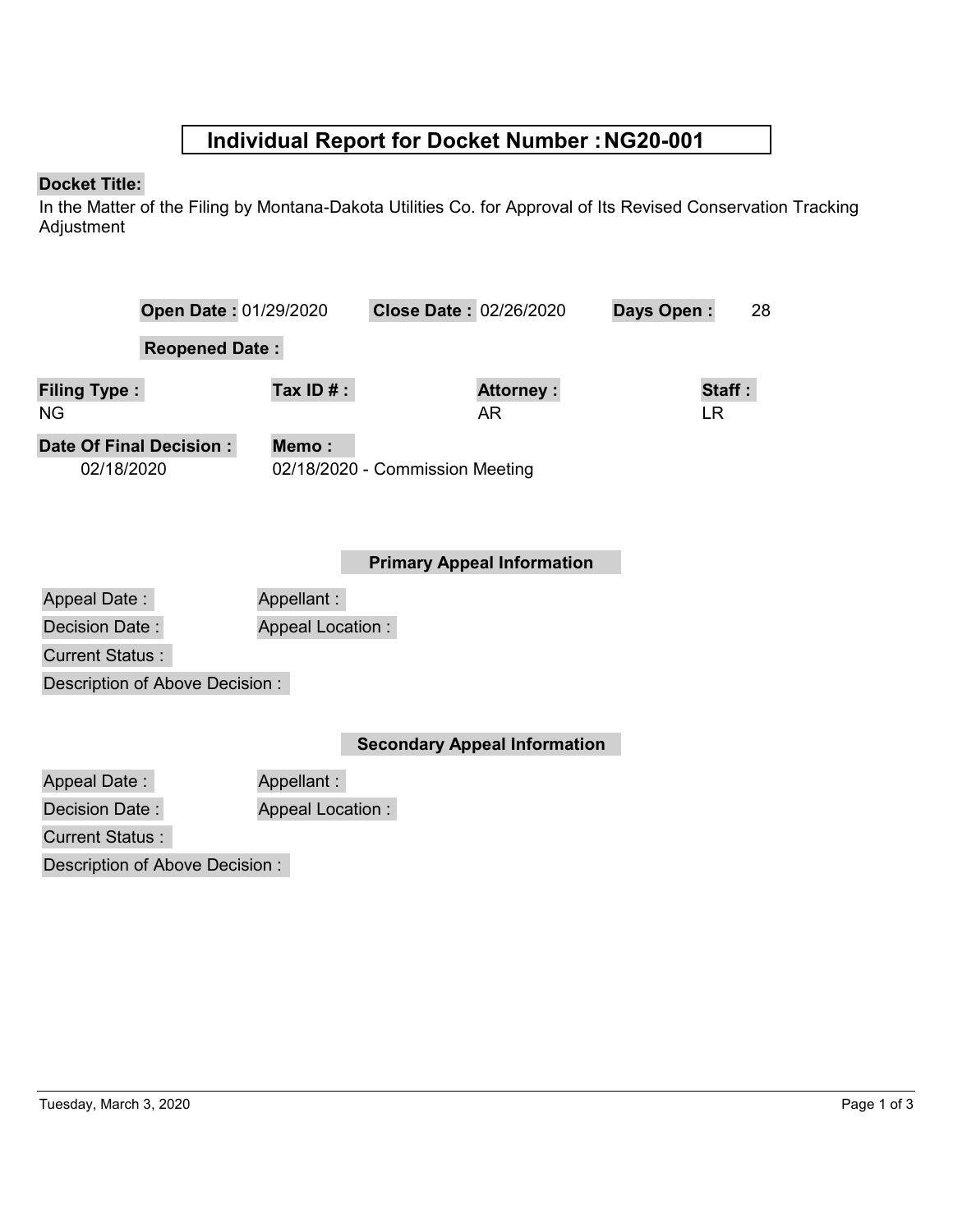## **Individual Report for Docket Number :NG20-001**

### **Docket Notes :**

01/29/20 - Filed and Docketed – M:/puc/web/internet/commission/dockets/NaturalGas/2020/NG20-001/file name.pdf

01/29/20 - Montana-Dakota Utilities Co.'s Letter regarding Conservation Tracking Adjustment - M:/ltr012920.pdf

01/29/20 - Exhibit 1 - Tariff Page - M:/exhibit1.pdf

- 01/29/20 Redlined M:/redlined.pdf
- 01/29/20 Exhibit 2 Gas Utility South Dakota Comparison of Budget to Actual M:/exhibit2.pdf
- 01/29/20 Exhibit 3 Conservation Tracking Adjustment M:/exhibit3.pdf
- 01/29/20 Exhibit 4 DSM Performance Financial Incentive M:/exhibit4.pdf
- 01/29/20 Exhibit 4 DSM Performance Financial Incentive Confidential (not available to the public) - N:/Internet/naturalgas/2020/Exhibit4.pdf
- 01/29/20 Exhibit 5 DSM Performance Target Financial Incentive M:/exhibit5.pdf
- 01/29/20 Exhibit 6 Rebate Program Survey M:/exhibit6.pdf
- 01/29/20 Exhibit 7 Report of Tariff Schedule Change M:/exhibit7.pdf
- 01/29/20 Exhibit 8 Notice to Customers M:/exhibit8.pdf
- 02/12/20 Data Responses 1-1 through 1-4 M:/AttachmentA.pdf
- 02/12/20 DR 1-1 Attachment A (excel format) M:/DR1.xlsx
- 02/12/20 DR 1-2 Attachment A M:/DR2.pdf
- 02/12/20 DR 1-3 Attachment A M:/DR3.pdf
- 02/12/20 DR 1-4 Attachment A M:/DR4.pdf
- 02/21/20 Montana-Dakota Utilities Co.'s Letter and Revised Tariff Pages M:/ltr022120.pdf
- 02/21/20 Order Approving Tariff Revisions M:/puc/web/internet/commission/orders/naturalgas/2020/NG20-

001.pdf

02/26/20 - Docket Closed - M:/closed.pdf